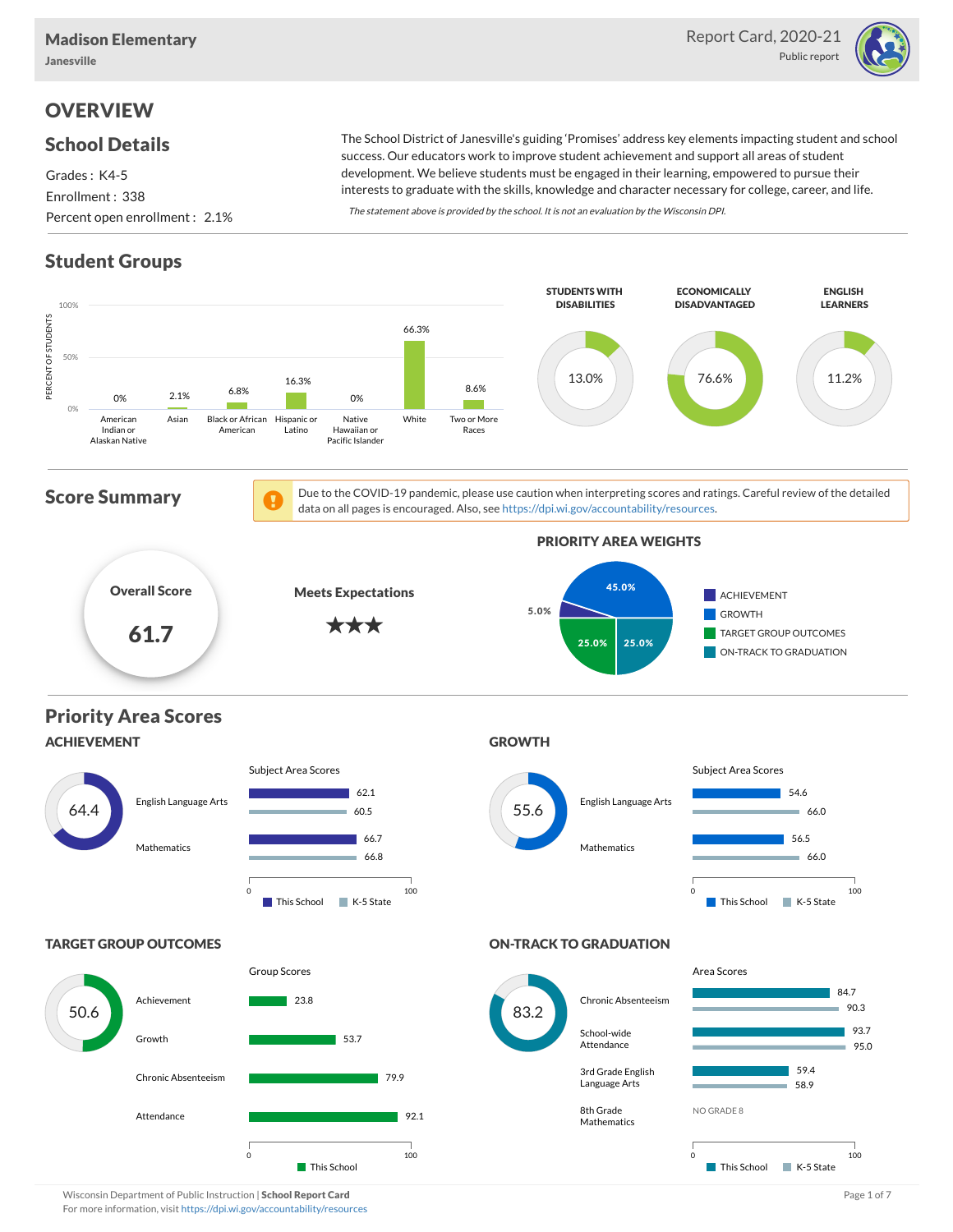

## ACHIEVEMENT

This priority area summarizes how this school's students performed on state assessments using a points-based proficiency system that gives partial credit for Basic test performance and extra credit for Advanced performance. The score is a multi-year average of English language arts and mathematics subscores.

### Priority Area Score



### Student Group Achievement, 2020-21 (for information only)

Group size is given in parentheses. Groups with fewer than 20 students are not displayed.

#### ENGLISH LANGUAGE ARTS



### Performance Levels by Year

These graphs show school-wide percentages and group sizes of students performing at each level.

#### ENGLISH LANGUAGE ARTS



#### **MATHEMATICS**

**MATHEMATICS** 



Wisconsin Department of Public Instruction | School Report Card Page 2 of 7 and 2008 and 2009 and 2 of 7 and 2 of 7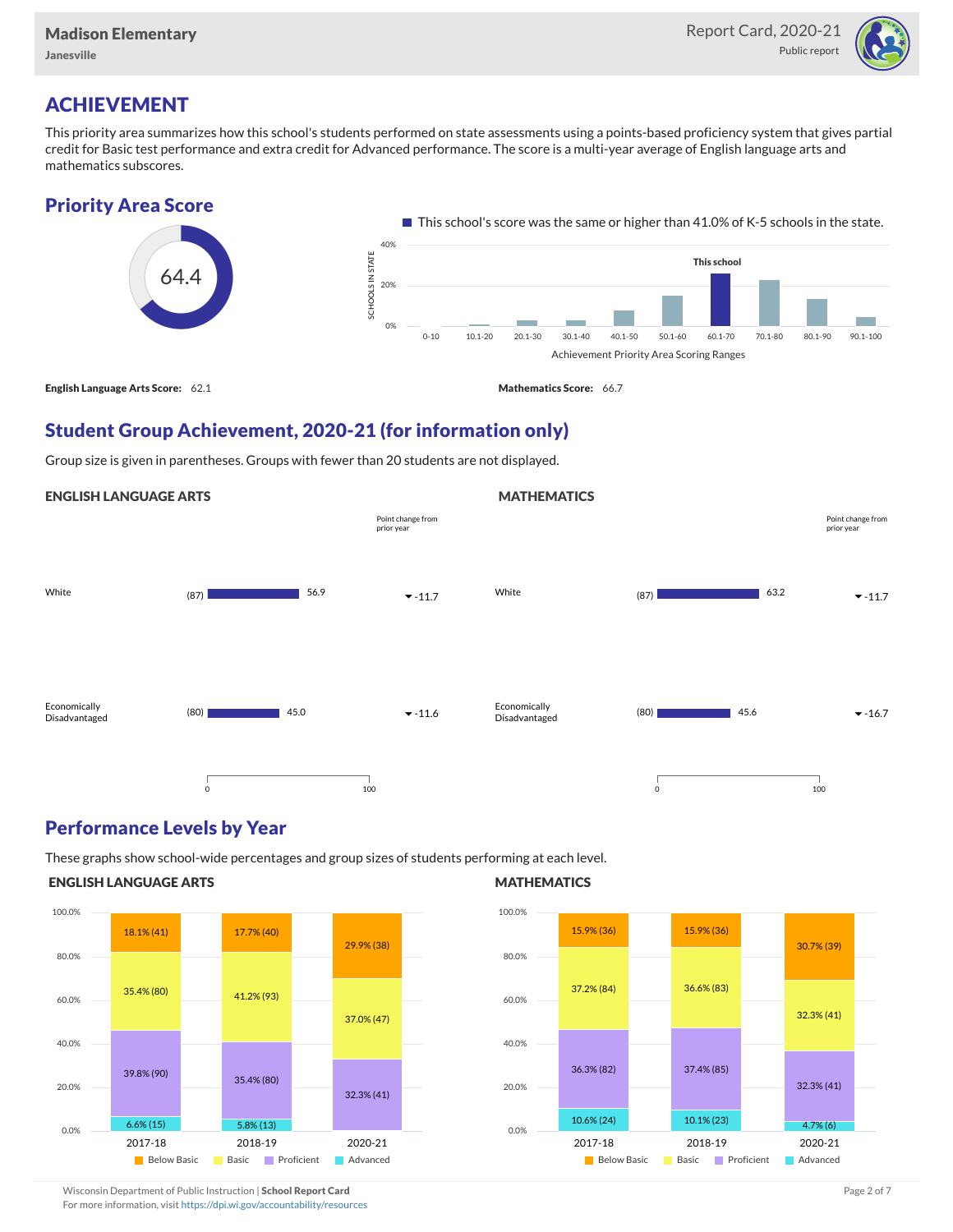

# ACHIEVEMENT - ADDITIONAL INFORMATION

The data on this page is for information only.

# Test Participation Rates, 2020-21

| <b>ENGLISH LANGUAGE ARTS</b> |                             | <b>MATHEMATICS</b> |                             |  |  |  |  |  |
|------------------------------|-----------------------------|--------------------|-----------------------------|--|--|--|--|--|
| All students                 | Lowest-participating group: | All students       | Lowest-participating group: |  |  |  |  |  |
|                              | Economically Disadvantaged  |                    | Economically Disadvantaged  |  |  |  |  |  |
| 93.7%                        | 92.4%                       | 93.7%              | 92.4%                       |  |  |  |  |  |

# Student Group Performance Levels by Year

Groups with any full academic year students in tested grades are shown.

### ENGLISH LANGUAGE ARTS

|                                   | 2017-18          |           |            |         |                    |                  | 2018-19  |            |           |                | 2020-21          |           |            |                      |                    |
|-----------------------------------|------------------|-----------|------------|---------|--------------------|------------------|----------|------------|-----------|----------------|------------------|-----------|------------|----------------------|--------------------|
|                                   | Total#<br>Tested | Advanced  | Proficient | Basic   | <b>Below Basic</b> | Tested<br>Total# | Advanced | Proficient | Basic     | Below<br>Basic | Tested<br>Total# | Advanced  | Proficient | Basic                | <b>Below Basic</b> |
| All Students: K-5 State           | 192,784          | 7.3%      | 35.1%      | 34.5%   | 23.2%              | 189,032          | 6.7%     | 33.7%      | 34.8%     | 24.8%          | 158,545          | 5.8%      | 31.3%      | 35.0%                | 27.9%              |
| <b>All Students</b>               | 226              | 6.6%      | 39.8%      | 35.4%   | 18.1%              | 226              | 5.8%     | 35.4%      | 41.2%     | 17.7%          | 127              | 0.8%      | 32.3%      | 37.0%                | 29.9%              |
| American Indian or Alaskan Native | $\angle 20$      | $\star$   | $\star$    | ٠       | $\star$            | $\sim 20$        | $\star$  | $\star$    | $\star$   | $\star$        | $\Omega$         | <b>NA</b> | <b>NA</b>  | <b>NA</b>            | <b>NA</b>          |
| Asian                             | $\sim 20$        | $\star$   | $\star$    | ٠       | $\star$            | $\sim 20$        | $\star$  | $\star$    | $\star$   | $\star$        | $\sim 20$        | $\star$   | $\star$    | $\ddot{}$            |                    |
| <b>Black or African American</b>  | $\sim 20$        | $\star$   | $\star$    | $\star$ | $\star$            | $\angle 20$      | $\star$  | $\star$    | $\star$   | $\star$        | $\sim 20$        | $\star$   | $\star$    |                      |                    |
| Hispanic or Latino                | 28               | 3.6%      | 17.9%      | 39.3%   | 39.3%              | 32               | 3.1%     | 25.0%      | 46.9%     | 25.0%          | $\sim 20$        | $\star$   | $\star$    | $\ddot{\phantom{1}}$ |                    |
| White                             | 170              | 6.5%      | 44.1%      | 35.3%   | 14.1%              | 167              | 7.2%     | 37.7%      | 40.1%     | 15.0%          | 87               | 1.1%      | 36.8%      | 36.8%                | 25.3%              |
| Two or More Races                 | $\sim 20$        | $\ddot{}$ | $\star$    | $\star$ | $\star$            | $\sim 20$        | $\star$  | $\star$    | $\ddot{}$ | $\star$        | $\sim 20$        | $\star$   | $\star$    |                      |                    |
| <b>Economically Disadvantaged</b> | 148              | 4.1%      | 35.8%      | 37.8%   | 22.3%              | 145              | 4.1%     | 27.6%      | 45.5%     | 22.8%          | 80               | 0.0%      | 26.3%      | 37.5%                | 36.3%              |
| <b>English Learners</b>           | 32               | 3.1%      | 18.8%      | 43.8%   | 34.4%              | 34               | 0.0%     | 23.5%      | 52.9%     | 23.5%          | $\sim 20$        | $\star$   | $\star$    |                      |                    |
| <b>Students with Disabilities</b> | $\leq 20$        | $\star$   | $\star$    | $\star$ | $\star$            | $\sim 20$        | $\star$  | $\star$    | $\star$   | $\star$        | $\sim 20$        | $\star$   | $\star$    | $\star$              |                    |

#### **MATHEMATICS**

|                                   | 2017-18           |                      |            |         |                |                  | 2018-19  |            |         |                | 2020-21          |           |            |                          |                    |
|-----------------------------------|-------------------|----------------------|------------|---------|----------------|------------------|----------|------------|---------|----------------|------------------|-----------|------------|--------------------------|--------------------|
|                                   | Tested<br>Total # | Advanced             | Proficient | Basic   | Below<br>Basic | Total#<br>Tested | Advanced | Proficient | Basic   | Below<br>Basic | Tested<br>Total# | Advanced  | Proficient | Basic                    | <b>Below Basic</b> |
| All Students: K-5 State           | 193,134           | 11.3%                | 35.2%      | 32.5%   | 21.0%          | 189,328          | 12.0%    | 34.8%      | 32.0%   | 21.2%          | 158,380          | 10.1%     | 32.3%      | 32.1%                    | 25.6%              |
| <b>All Students</b>               | 226               | 10.6%                | 36.3%      | 37.2%   | 15.9%          | 227              | 10.1%    | 37.4%      | 36.6%   | 15.9%          | 127              | 4.7%      | 32.3%      | 32.3%                    | 30.7%              |
| American Indian or Alaskan Native | $\sim 20$         | $\star$              | $\star$    | $\star$ | $\star$        | $\overline{20}$  | $\star$  | $\star$    | $\star$ | $\star$        | $\Omega$         | <b>NA</b> | <b>NA</b>  | <b>NA</b>                | <b>NA</b>          |
| Asian                             | $\sim 20$         | $\ddot{}$            | $\star$    | ٠       | $\star$        | $\sim 20$        | $\star$  | $\star$    | $\star$ | $\star$        | $\angle 20$      | $\star$   | $\star$    | $\overline{\phantom{a}}$ |                    |
| <b>Black or African American</b>  | $\angle 20$       | $\ddot{\phantom{1}}$ | $\star$    | $\star$ | $\star$        | $\angle 20$      | $\star$  | $\star$    | $\star$ | $\star$        | $\angle 20$      | $\star$   | ٠          |                          |                    |
| Hispanic or Latino                | 28                | 3.6%                 | 25.0%      | 42.9%   | 28.6%          | 33               | 3.0%     | 30.3%      | 39.4%   | 27.3%          | $\sim 20$        | $\star$   | $\star$    |                          |                    |
| White                             | 170               | 11.8%                | 38.8%      | 37.1%   | 12.4%          | 167              | 12.0%    | 39.5%      | 34.7%   | 13.8%          | 87               | 5.7%      | 36.8%      | 35.6%                    | 21.8%              |
| Two or More Races                 | $\sim 20$         |                      | $\star$    | $\star$ | $\star$        | $\sim 20$        | $\star$  | $\star$    | $\star$ | $\star$        | $\sim 20$        | $\star$   | $\star$    |                          |                    |
| <b>Economically Disadvantaged</b> | 148               | 7.4%                 | 31.8%      | 41.2%   | 19.6%          | 146              | 7.5%     | 29.5%      | 43.2%   | 19.9%          | 80               | 3.8%      | 25.0%      | 30.0%                    | 41.3%              |
| English Learners                  | 32                | 3.1%                 | 28.1%      | 40.6%   | 28.1%          | 35               | 2.9%     | 28.6%      | 42.9%   | 25.7%          | $\angle 20$      | $\star$   | $\star$    |                          |                    |
| <b>Students with Disabilities</b> | $\angle 20$       | $\ddot{\phantom{1}}$ | $\star$    | $\star$ | $\star$        | $\angle 20$      | $\star$  | $\star$    |         | $\star$        | $\sim 20$        | $\star$   | $\star$    |                          |                    |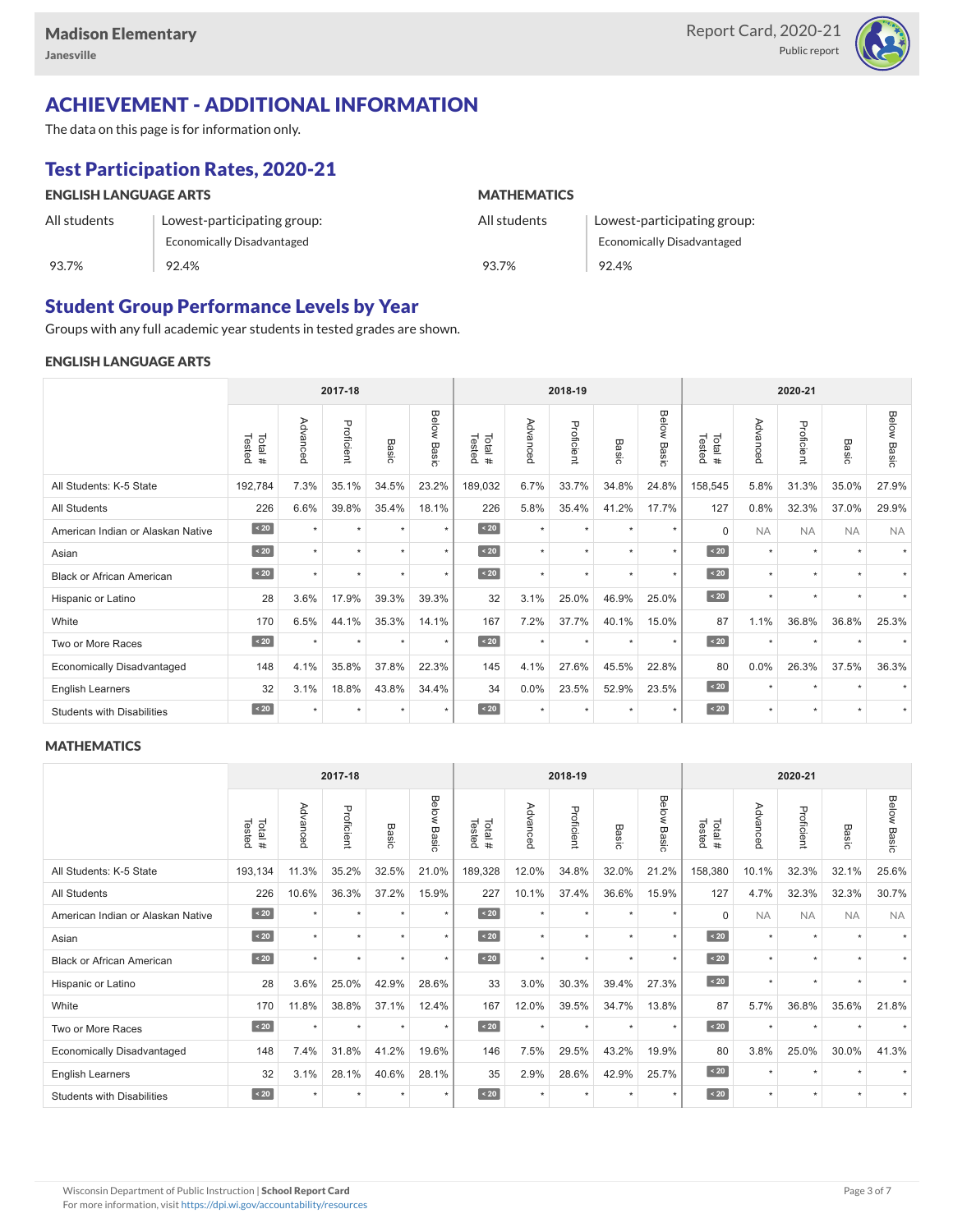

# **GROWTH**

This priority area measures year-to-year student progress on statewide tests. It uses a value-added model that seeks to control for circumstances beyond the influence of educators. A high value-added score means that on average students in the school are progressing more quickly than other, similar students. Growth is scored from 0 to 100 to match the other priority areas and is a conversion from the roughly 0 to 6 value-added score.



# Student Group Value-Added (for information only)

Value-added scores cover an approximately 0-6 range. Higher scores mean greater positive impact. A score of 3.0 is average. Group size is shown in parentheses. Groups with fewer than 20 students are not displayed. Shaded boxes indicate higher-than-average scores.

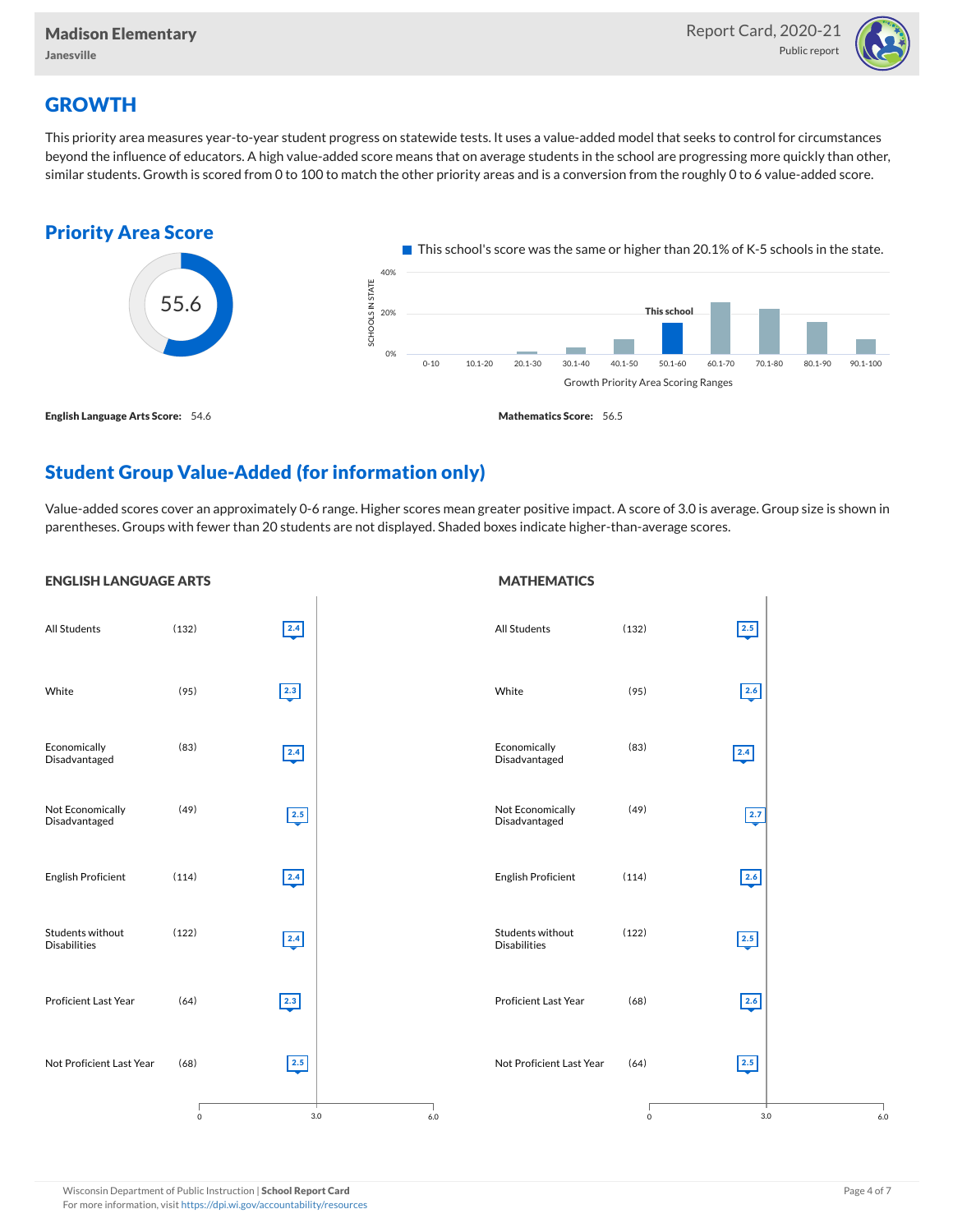

### TARGET GROUP OUTCOMES

This priority area examines outcomes for students with the lowest test scores — the Target Group. It is designed to promote equity by helping schools focus on learners who need the most support while also improving outcomes for all students. The priority area score combines component scores for achievement, growth, chronic absenteeism, and attendance or graduation rate. Data are not displayed when target groups have fewer than 20 students.





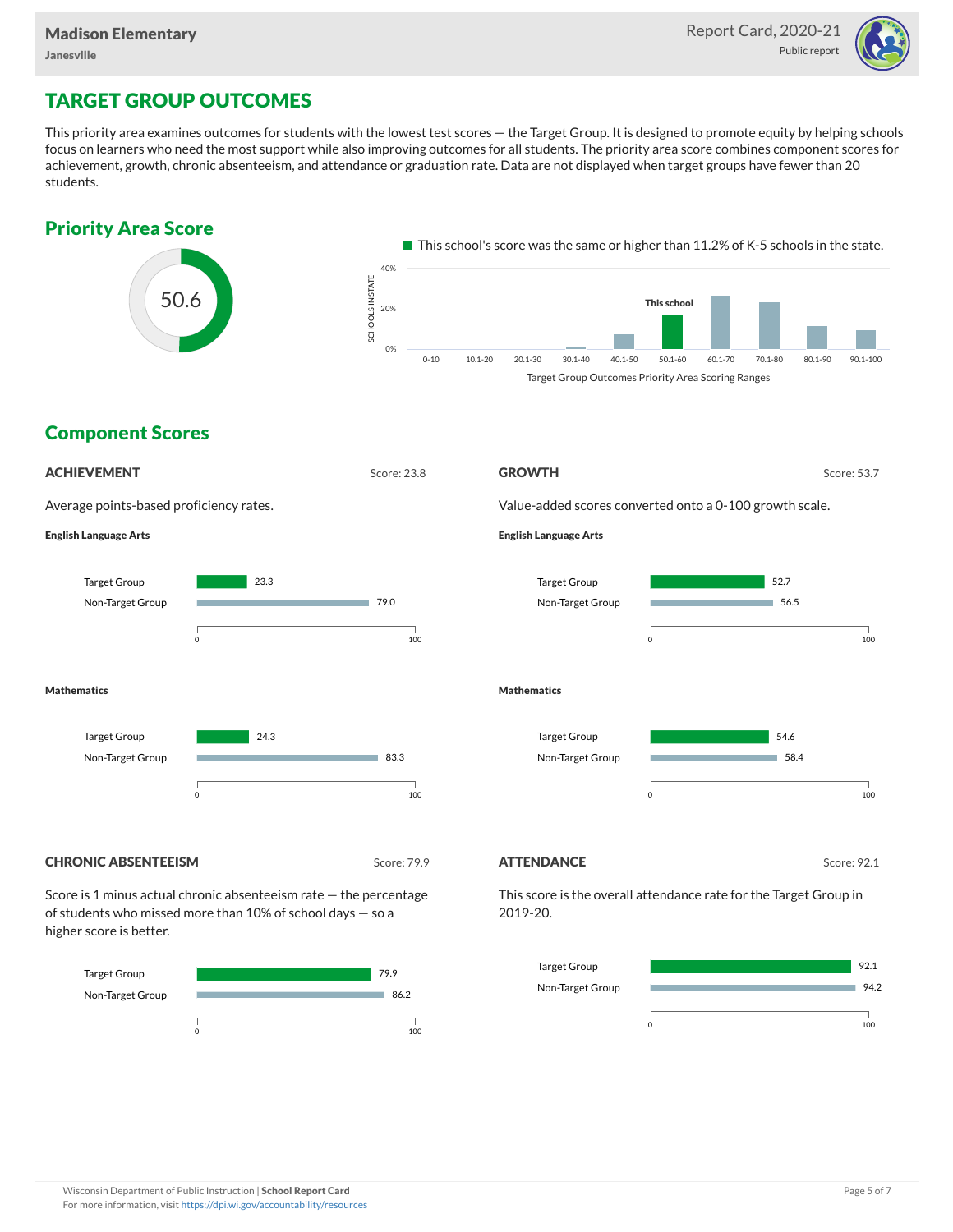

# ON-TRACK TO GRADUATION

This priority area indicates how successfully students are progressing toward completing their K-12 education. The score combines component scores for measures of student engagement and achievement.



On- Track to Graduation Priority Area Scoring Ranges

### Component Scores



Score is 1 minus actual chronic absenteeism rate — the percentage of students who missed more than 10% of school days — so a higher score is better.



#### **SCHOOL-WIDE ATTENDANCE** Score: 93.7

This school

This score is the overall attendance rate for the school in 2019-20.



**3RD GRADE ENGLISH LANGUAGE ARTS** Score: 59.4

Average points-based proficiency rates.



#### **8TH GRADE MATHEMATICS** Score: NA

Average points-based proficiency rates.

NO GRADE 8